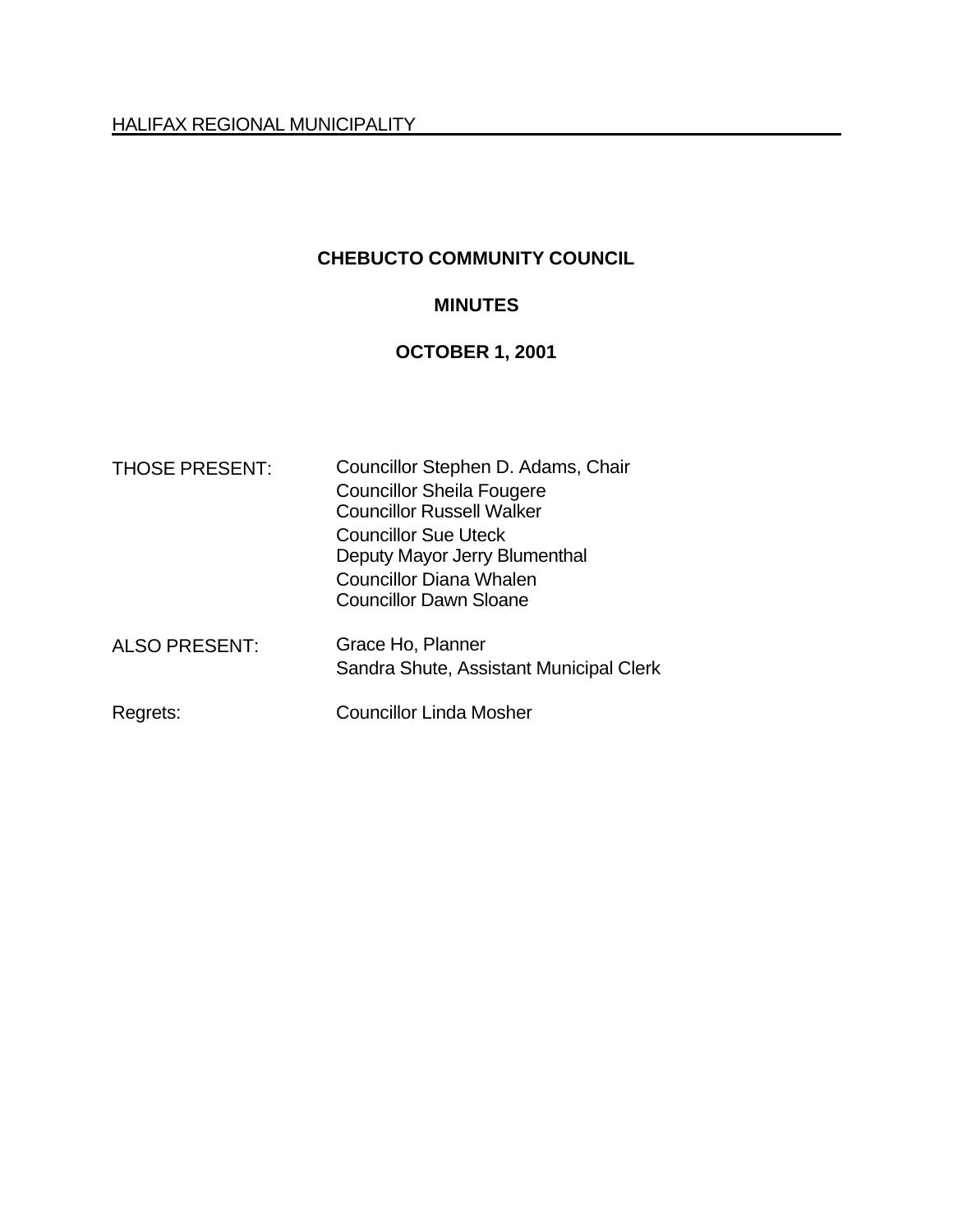#### **TABLE OF CONTENTS**

| 1.  |                                                                              |                                                                      |                                                                                                                                                                                                                                                                        |  |
|-----|------------------------------------------------------------------------------|----------------------------------------------------------------------|------------------------------------------------------------------------------------------------------------------------------------------------------------------------------------------------------------------------------------------------------------------------|--|
| 2.  |                                                                              |                                                                      |                                                                                                                                                                                                                                                                        |  |
| 3.  | Approval of the Order of Business and Approval of Additions and Deletions  4 |                                                                      |                                                                                                                                                                                                                                                                        |  |
| 4.  |                                                                              |                                                                      | <b>Business Arising Out of the Minutes</b>                                                                                                                                                                                                                             |  |
|     | 4.1<br><b>Status Sheet Items</b>                                             |                                                                      |                                                                                                                                                                                                                                                                        |  |
|     |                                                                              | 4.1.1<br>4.1.2<br>4.1.3<br>4.1.4<br>4.1.5<br>4.1.6<br>4.1.7<br>4.1.8 | Herring Cove Road Project re Costing of Initiatives  4<br>Number of cellular sites already situated on Peninsula  4<br>1079 Queen Street - Safety features  4<br>Possibility of Zoning CN and DND Lands Residential<br>Appointment to Membership Selection Committee - |  |
| 5.  |                                                                              |                                                                      |                                                                                                                                                                                                                                                                        |  |
| 6.  |                                                                              |                                                                      |                                                                                                                                                                                                                                                                        |  |
| 7.  |                                                                              |                                                                      |                                                                                                                                                                                                                                                                        |  |
| 8.  |                                                                              |                                                                      |                                                                                                                                                                                                                                                                        |  |
| 9.  |                                                                              |                                                                      |                                                                                                                                                                                                                                                                        |  |
| 10. | <b>Reports</b>                                                               |                                                                      |                                                                                                                                                                                                                                                                        |  |
|     | 10.1                                                                         |                                                                      | Case 00357 - Application for an Amendment to the Existing<br>Development Agreement for a Renovation and Addition to the<br>Existing House and Day Care at 9 Tremont Drive, Halifax  6                                                                                  |  |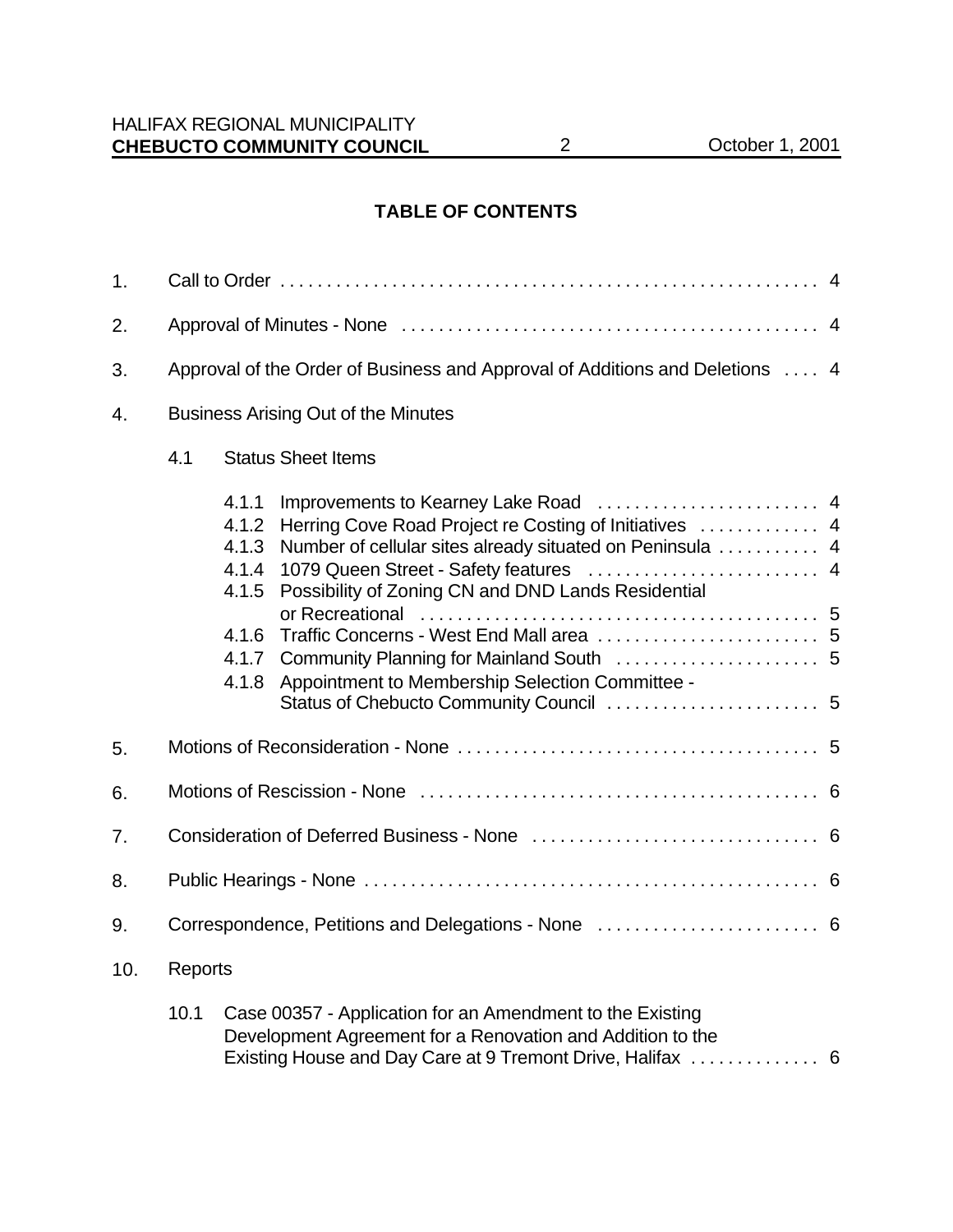| <b>CHEBUCTO COMMUNITY COUNCIL</b>    | October 1, 2001 |
|--------------------------------------|-----------------|
| <b>HALIFAX REGIONAL MUNICIPALITY</b> |                 |

|     | 10.2 Case 00123 - Request to Amend the Halifax Municipal Planning<br>Strategy and Land Use By-law for 5515/5517/5519 and 5523 |
|-----|-------------------------------------------------------------------------------------------------------------------------------|
|     |                                                                                                                               |
|     |                                                                                                                               |
|     |                                                                                                                               |
| 13. |                                                                                                                               |
| 14. |                                                                                                                               |
| 15. |                                                                                                                               |
| 16. |                                                                                                                               |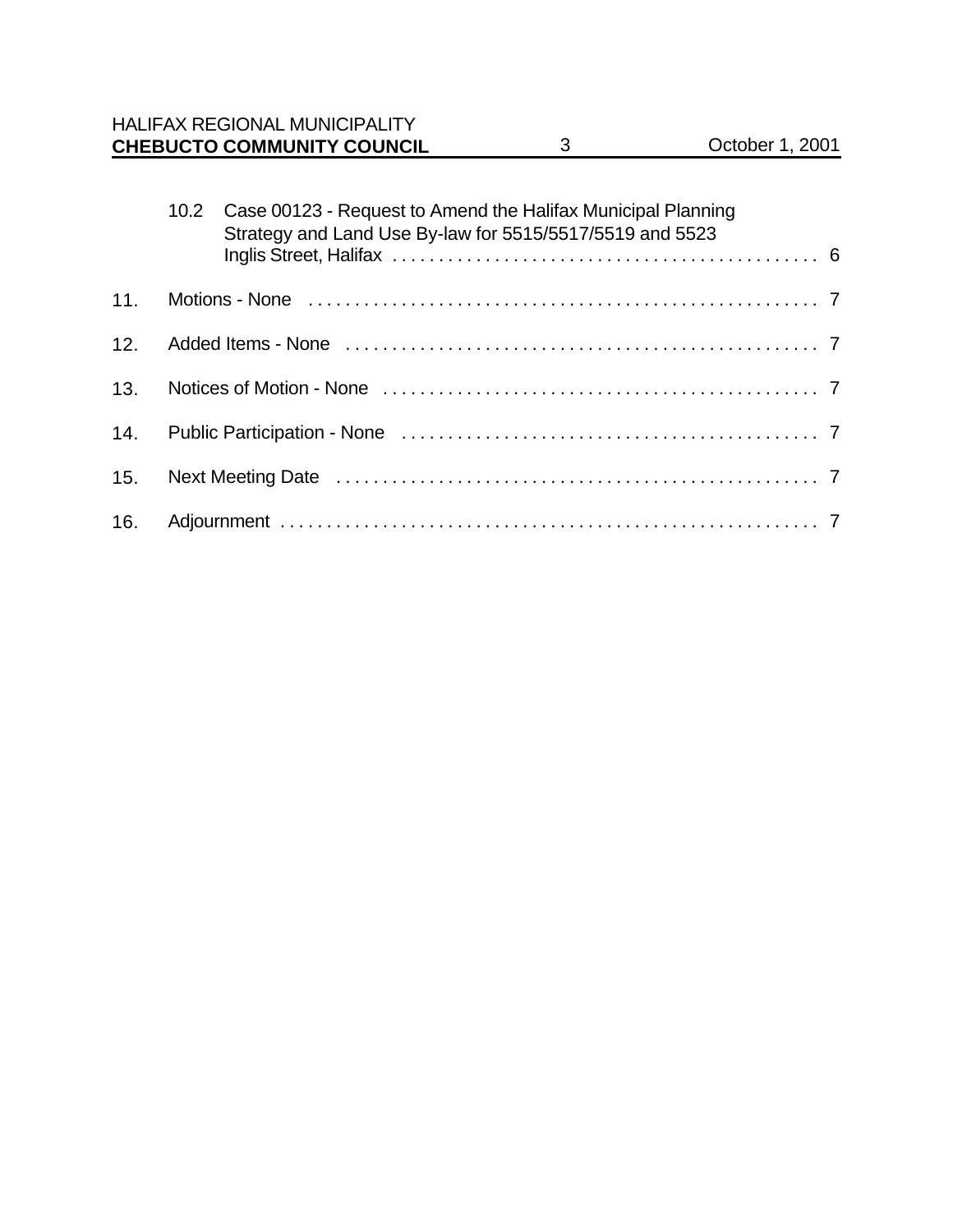## 1. **CALL TO ORDER**

The meeting was called to order at 7:00 p.m. in the Council Chambers at 2750 Dutch Village Road, Halifax. During the course of the meeting, the Chair recognized Mary Ann McGrath, MLA for Halifax/Bedford Basin.

## 2. **APPROVAL OF MINUTES** - None

## 3. **APPROVAL OF THE ORDER OF BUSINESS AND APPROVAL OF ADDITIONS AND DELETIONS**

**MOVED by Councillor Whalen, seconded by Councillor Walker to approve the Order of Business as presented. MOTION PUT AND PASSED.**

## 4. **BUSINESS ARISING OUT OF THE MINUTES**

#### 4.1 **Status Sheet Items**

4.1.1 Improvements to Kearney Lake Road

No new information.

#### 4.1.2 Herring Cove Road Project re Costing of Initiatives

A Staff Report dated September 27, 2001 from Planning and Development Services was before Community Council.

## **MOVED by Deputy Mayor Blumenthal, seconded by Councillor Adams to table the report. MOTION PUT AND PASSED.**

This matter can now come off the Status Sheet since the issue of the pocket park has been taken care of by Councillor Adams.

#### 4.1.3 Number of Cellular Sites Already Situated on the Peninsula

Councillor Uteck advised that she understood there would be a representative coming from Health Canada sometime before Christmas to make a presentation to Committee of the Whole. This matter can come off the Status Sheet.

#### 4.1.4 1079 Queen Street - Safety Features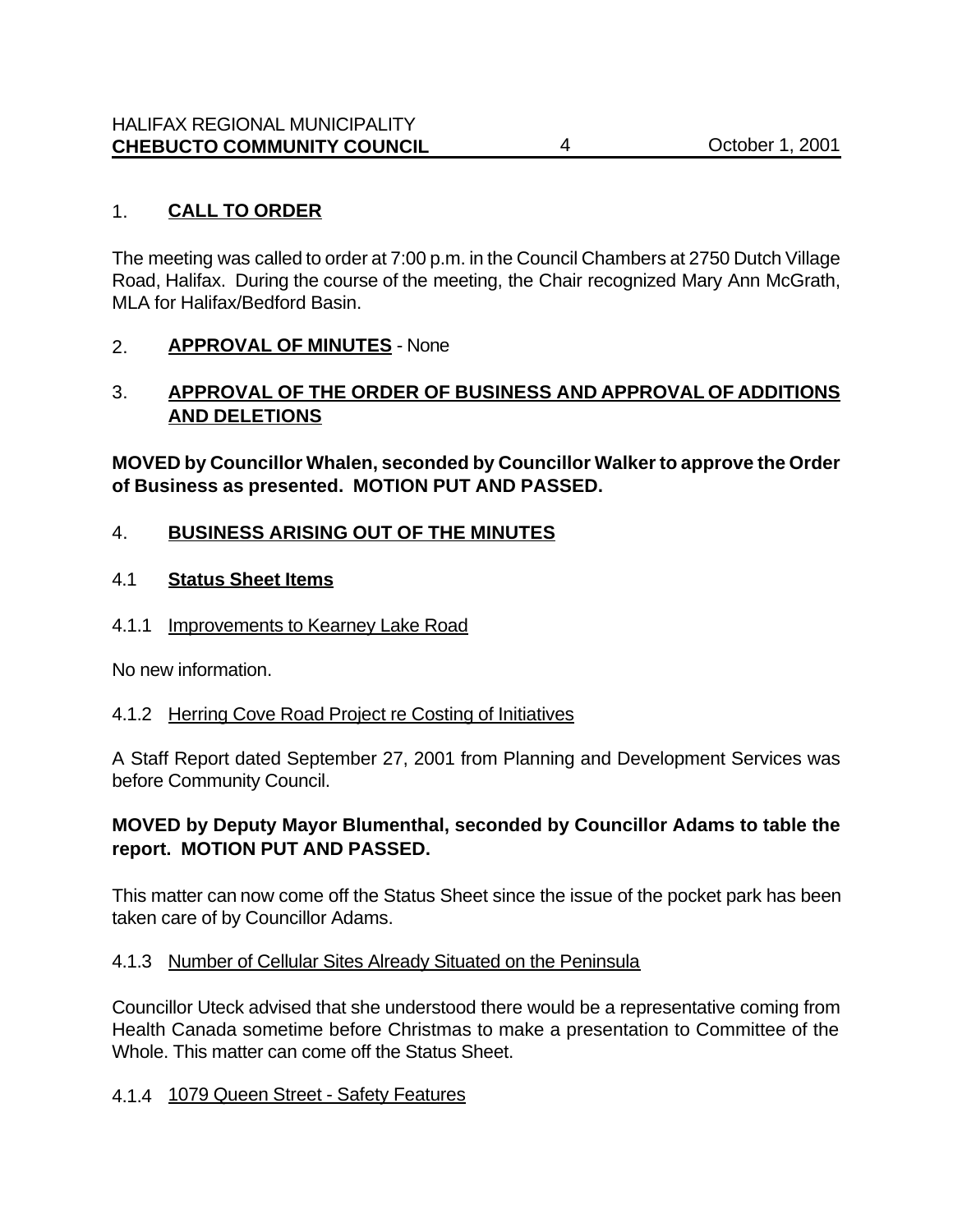No report received to date.

#### 4.1.5 Possibility of Zoning CN and DND Lands Residential or Recreational

No report received as yet.

## **MOVED by Councillor Walker, seconded by Deputy Mayor Blumenthal to request staff to advise whether or not the possibility is there to do this. If not, this item can come off the Status Sheet. MOTION PUT AND PASSED.**

#### 4.1.6 Traffic Concerns - West End Mall Area

A Staff Report dated September 24, 2001 entitled "Proposal for a Mumford Road Area Traffic Study" was before Community Council.

Councillor Fougere stated that according to the report, there are insufficient funds in the current capital budget to pay for any type of study and it would have to be looked at for next year. She expressed disappointment with the information provided by staff and wanted to go on record that she has pursued this matter verbally since last spring and brought it to Community Council in July.

## **MOVED by Councillor Fougere, seconded by Councillor Sloane to refer this matter to Regional Council for discussion as this is another of the growing problems with transportation throughout the Municipality. MOTION PUT AND PASSED.**

#### 4.1.7 Community Planning for Mainland South

This is an on-going issue.

## 4.1.8 Appointment to Membership Selection Committee - Status of Chebucto Community **Council**

An Information Report dated September 14, 2001 from Wayne Anstey, Municipal Solicitor was before Community Council.

**MOVED by Councillor Walker, seconded by Councillor Sloane to table the report insofar as the pre-existing nature of the two former Community Councils is concerned. MOTION PUT AND PASSED.**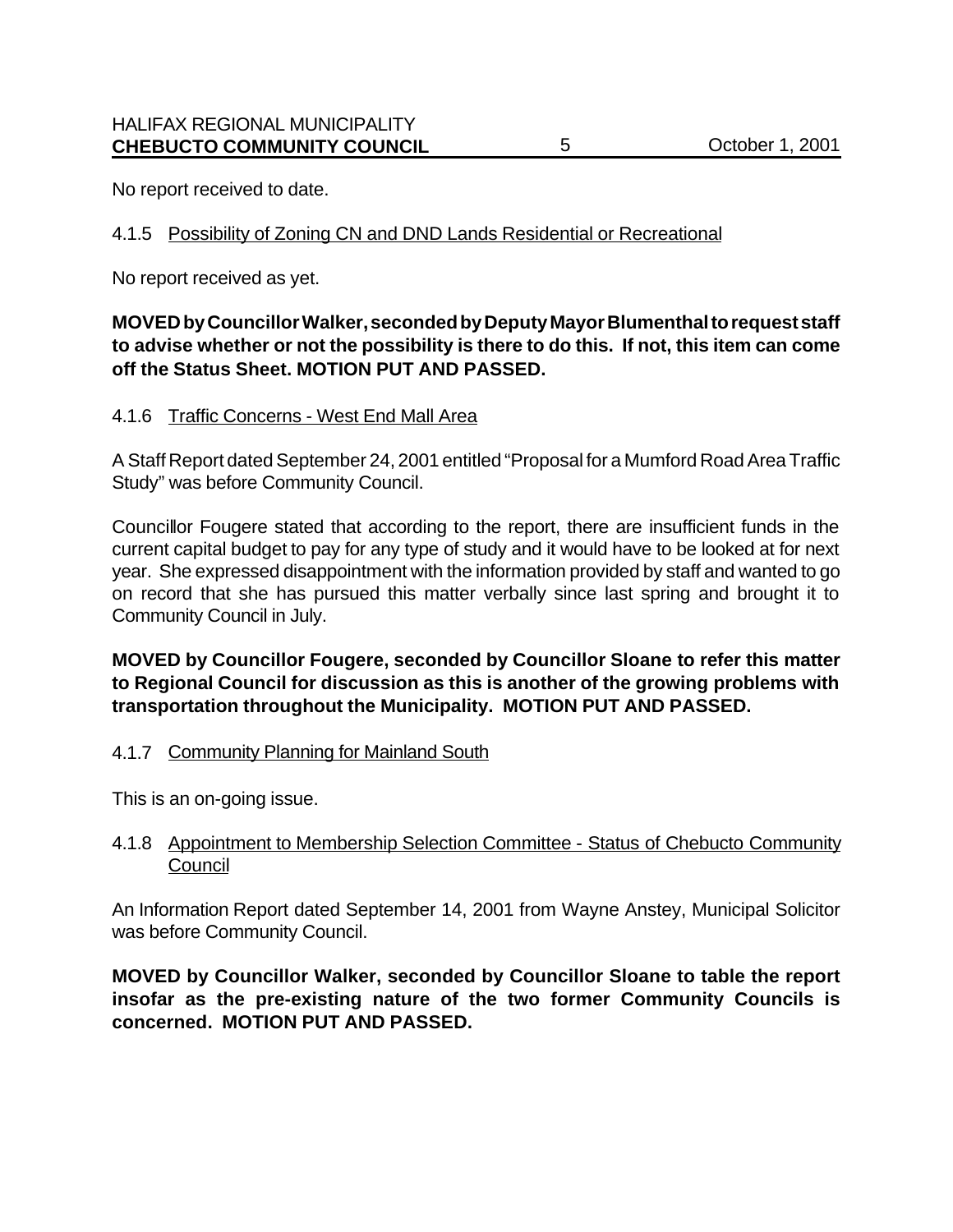As to the issue of representation on Membership Selection Committee, Councillor Walker indicated that this matter will be on the Agenda for the next meeting of Membership Selection Committee.

- 5. **MOTIONS OF RECONSIDERATION** None
- 6. **MOTIONS OF RESCISSION** None
- 7. **CONSIDERATION OF DEFERRED BUSINESS** None
- 8. **PUBLIC HEARINGS** None
- 9. **CORRESPONDENCE, PETITIONS AND DELEGATIONS** None
- 10. **REPORTS**
- 10.1 **Case 00357 Application for an Amendment to the Existing Development Agreement for a Renovation and Addition to the Existing House and Day Care at 9 Tremont Drive, Halifax**

A Staff Report dated September 10, 2001 was before Community Council.

Grace Ho, Planner provided the following information is response to questions from Councillor Walker:

- The Development Agreement was amended in 1982 to increase the number of children from 25 to 32.
- The Development Agreement was required in the first place because there was a lot modification approved because there was not enough frontage.
- There is a requirement for a Public Hearing because Schedule A of the original Development Agreement is the building plan. With a renovation and addition, the building plan would change.

**MOVED by Councillor Whalen, seconded by Councillor Walker to move Notice of Motion to consider approval of the proposed amending agreement and schedule the Public Hearing for November 5, 2001. MOTION PUT AND PASSED.**

## 10.2 **Case 00123 - Request to Amend the Halifax Municipal Planning Strategy and Land Use By-law for 5515/5517/5519 and 5523 Inglis Street, Halifax**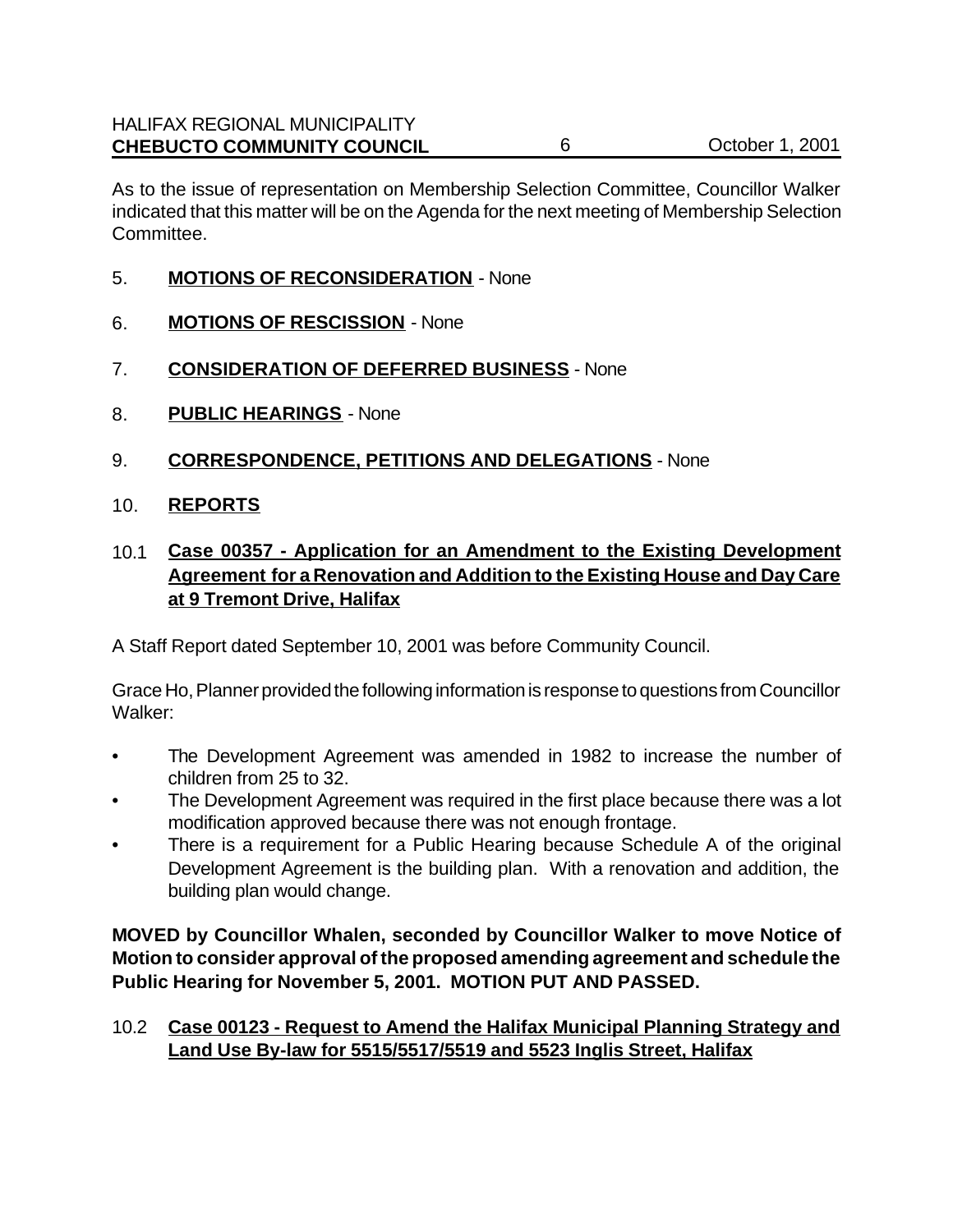A Staff Report dated September 8, 2001 was before Community Council. Grace Ho, Planner was in attendance for this item.

**MOVED by Councillor Uteck, seconded by Councillor Fougere to recommend that Regional Council:**

- **1. Give First Reading to the proposed amendments to the Halifax Municipal Planning Strategy and Peninsula Halifax Land Use By-law, presented as Attachment IV to the Staff Report dated September 8, 2001, and schedule a Public Hearing for November 5, 2001;**
- **2. Move Notice of Motion to consider approval of the proposed Development Agreement, presented as Attachment V to the Staff Report dated September 8, 2001, and schedule a joint Public Hearing with Regional Council for November 6, 2001;**
- **3. Approve the proposed amendments to the Municipal Planning Strategy and Land Use By-law as outlined in Attachment IV of the Staff Report dated September 8, 2001.**

## **MOTION PUT AND PASSED.**

Contingent upon the approval by Regional Council of the proposed Municipal Planning Strategy and Land Use By-law amendments and becoming effective pursuant to the requirements of the Municipal Government Act, Community Council will consider:

- 1. Approval of the proposed Development Agreement; and
- 2. Give the applicant 120 days to sign the agreement from the date of any other approvals required to sign the agreement as the case may be, unless any extension thereof is granted by Community Council at the request of the applicant; otherwise, this approval will be void and obligations arising hereunder shall be at an end.
- 11. **MOTIONS** None
- 12. **ADDED ITEMS** None
- 13. **NOTICES OF MOTION** None
- 14. **PUBLIC PARTICIPATION** None
- 15. **NEXT MEETING DATE** Monday, November 5, 2001.
- 16. **ADJOURNMENT**